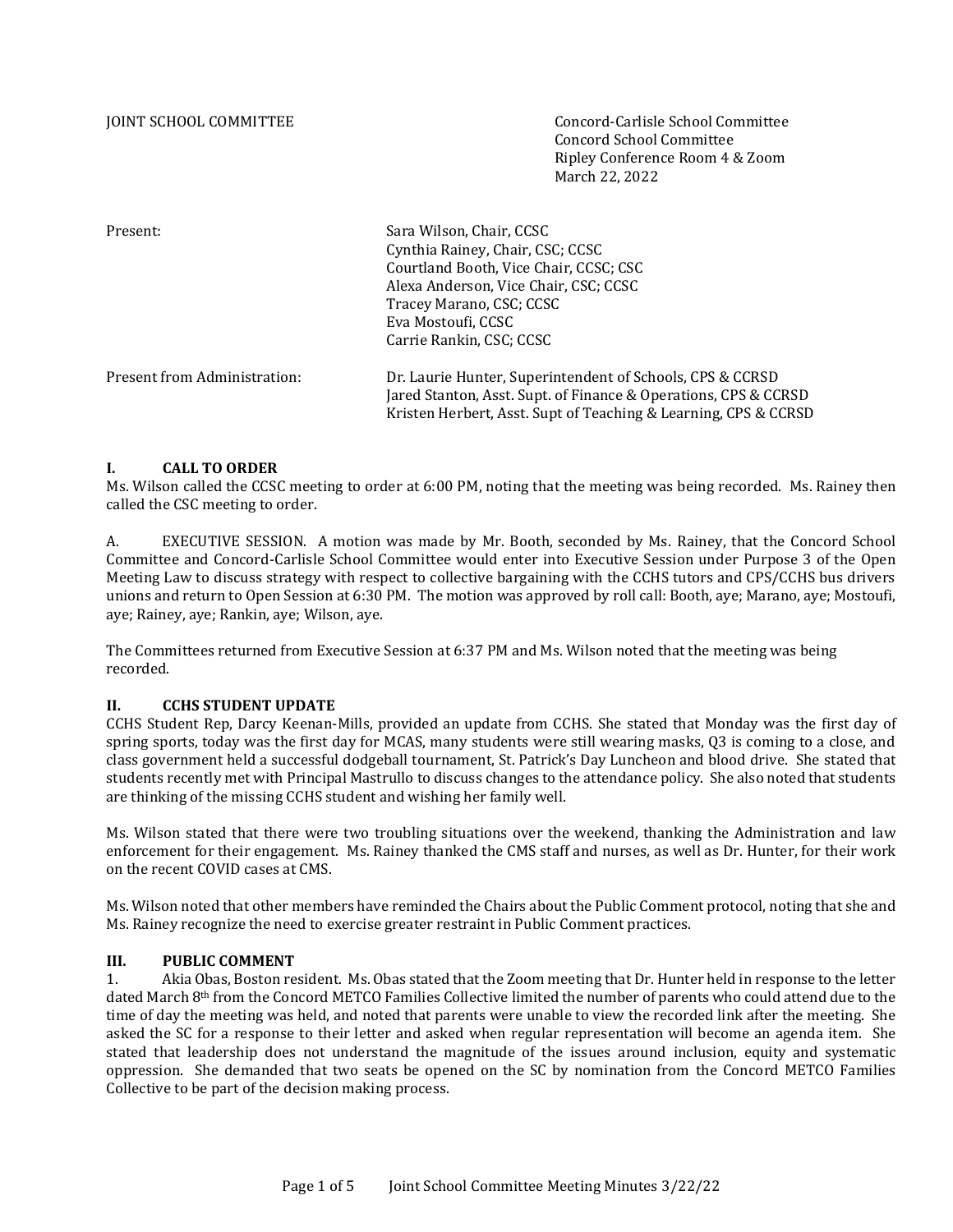2. Kristen Ferguson, 95 Revolutionary Road, Concord MA. Ms. Haggerty stated that she was yielding her time to Ms. Obas. Ms. Obas stated that she believes the current METCO Director was placed on leave in retaliation to her advocating for METCO families. She stated that it is impossible to think Mr. Nyamekye can now serve in roles of DEI Director and METCO Director. She stated that they demand for a quick return of Ms. Harris-Lemmel and request Deborah Jemison serve as Interim METCO Director, requesting that the job descriptions be emailed to the parent group. She also requested more information on the Superintendent's Parent Advisory Committee.

3. Erin Fife, 174 Hill Street, Concord MA. Ms. Fife yielded her time to Ms. Obas. Ms. Obas listed the parents interested in participating in the parent advisory group. She stated that strategies needed to be implemented to support the Strategic Plan immediately. She stated that the group is interested in having more transparency around policies and are seeking a more comprehensive conversation on the process.

4. Rose Felix Cratsley, 79 Hillcrest Road, Concord MA. Ms. Cratsley yielded her time to Ms. Obas. Ms. Obas stated that transportation continues to be a concern with METCO students, noting that they do not have the same access as Concord and Carlisle students have to extracurricular activities. She noted all of the challenges with the Franklin Park bus stop. She stated that the district's response to the concerns has been demoralizing, condescending and patronizing. She stated that the Collective would continue to stand as a united source for families demanding accountability, transparency, care and respect they deserve.

5. Brad Hubbard-Nelson, 221 Shawtuck Road, Concord MA. Mr. Hubbard-Nelson stated that he was a parent, part of the Sustainability Committee and ConcordCAN. He noted his concern for replacing the Alcott boilers with gas boilers, noting that the town hopes to lower emissions in this decade. He urged the CSC to put the Alcott project on hold to evaluate efficient alternatives and choose the lower emissions option.

# **IV. RECOGNITIONS**

A. CMS Teachers. CMS Principal, Justin Cameron, thanked the Concord ED Fund and the Concord Garden Fund for their help on the hydroponic project at CMS. CMS Science teacher, Tara Fernandez-Davila, and Maria McDermott, CMS Family & Consumer Science teacher, presented on the STEM and FACS/Health food growing curriculum, explaining how the program works from growing the plants, to harvesting, to preparing the produce to eat. CMS student, Dominick Sabatino, spoke about how much fun it was to take care of the plants and watch them grow.

# **V. READING OF THE MINUTES**

A motion was made by Ms. Anderson, seconded by Mr. Booth, to approve the open session minutes from 2/15/22. The motion was unanimously approved.

# **VI. CORRESPONDENCE**

Ms. Wilson stated that the CCSC received a correspondence on masks. Ms. Rainey stated that the CSC received two emails regarding the gas boilers and one from COAR.

# **VII. CHAIRS & LIAISONS REPORT**

Ms. Marano stated that the SC DEI training started last week with Dr. Paula Martin and Ed Byrne, noting that the next sessions will be held on March 28th and April 12th. She stated that it has been challenging to schedule the April DEI Subcommittee meeting, noting that the next one will be May  $11<sup>th</sup>$  from  $10:30-12:00$ .

Ms. Anderson stated that SEPAC met on March 15th, noting how productive the meeting was, and that SEPAC is interested in adding a METCO family rep to its board. She stated that the SEPAC Board has put out a formal request to the Select Board for a seat on the CMSBC, noting its interest in ensuring the new building is designed with inclusivity in mind.

Mr. Booth stated that the CMSBC Design Subcommittee met last week to discuss the changes brought forward by the architects to address value engineering. He stated that they also reviewed exterior facings, which would be rolled out at the full committee meeting on Thursday morning.

### **VIII. SUPERINTENDENT'S REPORT**

Dr. Hunter stated that she is working with SEPAC, Ms. Dixson, and the building based leaders to review the continuum of programs. She stated that Ms. Dixson is reviewing what is working and what needs tweaking, noting that Ms. Dixson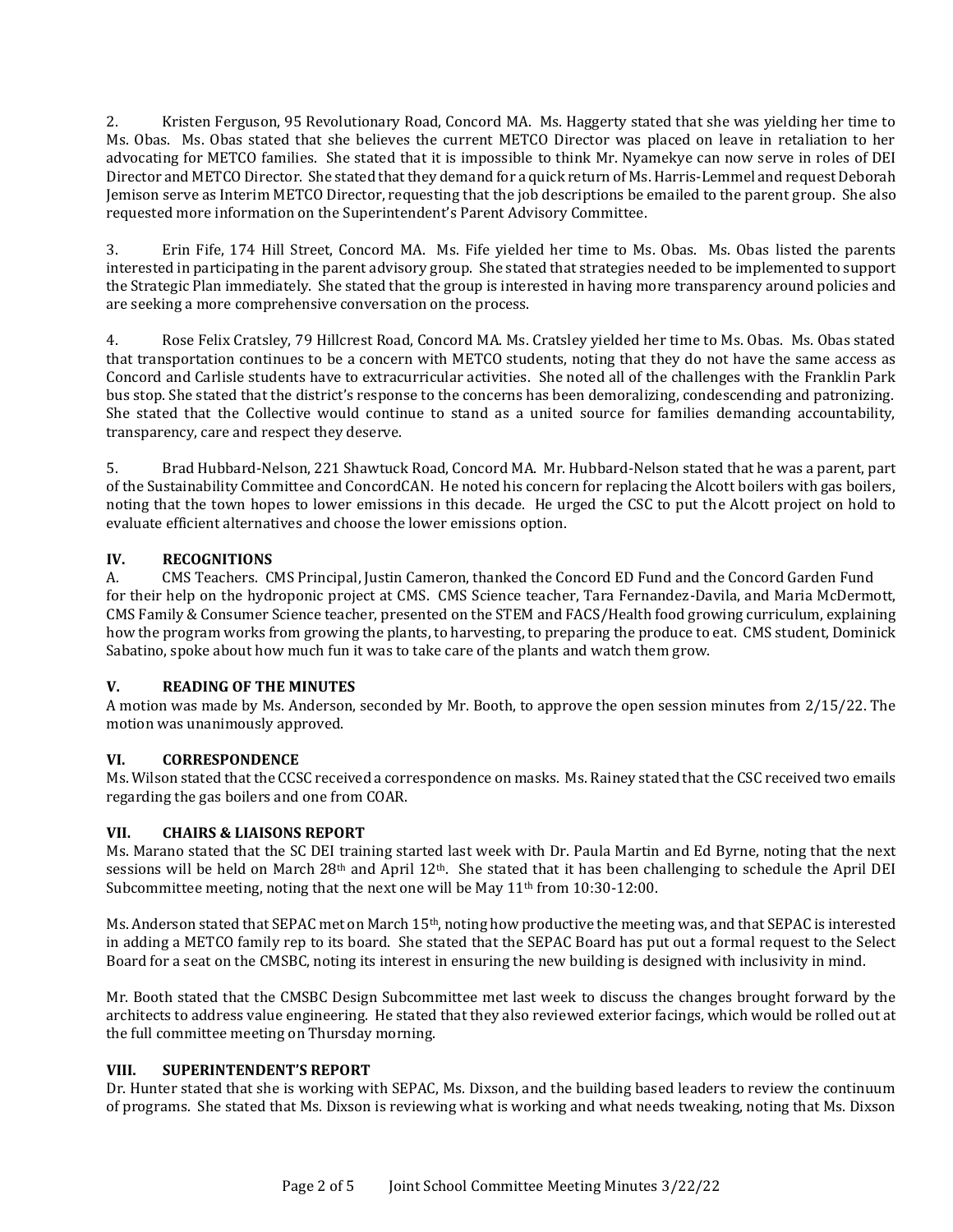is working on tightening up systemic processes with changes being well received. Dr. Hunter stated that they would be working with the inclusion consultant on the CMS building design development, noting the partnership with SEPAC. She stated that she, in conjunction with HR, is working on having Ms. Dixson remain as Interim Director for an additional year. Regarding literacy, Dr. Hunter stated that they continue to work with the MTSS team on a literacy forum with a big picture view of best practices. She stated that summer school would be held July 11<sup>th</sup> through August 5<sup>th</sup>.

# **IX. DISCUSSION**

A. COVID Update. Dr. Hunter stated that there was a COVID surge the previous week at Peabody and that, due to the absence rate, Peabody was closed on Friday. She stated that there have only been a handful of cases district wide since Friday.

B. World Language Teachers Instructional Update. Ms. Herbert recognized the World Language Program, stating that the district is one of the only districts to offer world language to all students and that the program is engaging to students and multicultural windows and doors used to teach students. Iolanda Volpe, Facilitator of the Concord Induction Mentoring Program, reviewed the core curricula according to DESE, the benefits of acquiring more than one language, DEI within the world language program, and the alignment with American Council on the Teaching of Foreign Languages and MA Foreign Languages Curriculum Framework. Annette Howard, Spanish Teacher at CPS, presented on the CPS Elementary Spanish Program. She reviewed the instruction time, proficiency levels, and examples of how the language is taught to the students with group work, visual tools and engaging activities and games. CMS World Language Chair and French Teacher, Courtney Sawicki, presented on the world language program at CMS. She shared samples of class instruction, student work, and instruction by thematic units. CCHS French Teacher and World Language Department Chair, Caitlin Smith, presented on the world language program at CCHS. She shared information on languages offered, interactive cultural events at CCHS, program structure, how students make connections and widen horizons, sample classes and student presentations, interdisciplinary field trips, and cultural exchanges and educational trips.

C. Concord Public Hearing – Articles 22 & 44. Dr. Hunter stated that they met with the Concord Town Moderator following the realization that the capital article to pave the roadway had not been put on the ballot in time for the April election. After reviewing options, she stated that the consensus was to put the vote on the primary vote on September 6th, pending successful passage at both town meetings. Ms. Wilson stated that the SC would need to keep this on its radar. Ms. Wilson stated that Carlisle FINCOM met and unanimously supported the paving project. Ms. Rainey stated that Article 44 is an authorization to make upgrades to the cable access facilities, including the Ripley SC conference room, seeking the SCs support of the article.

# **X. ADDITIONAL PUBLIC COMMENT**

1. Maxime Ernst, 204 Virginia Road, Concord MA. Maxime stated that she was a CCHS Senior and leader of Concord Carlisle Sunrise Movement Chapter. She stated that the goal of the chapter is to stop climate change and urged the SC to reconsider the Alcott boiler plan and consider a better option.

2. Sydney Haddad. Sydney stated that she was a junior at CCHS, a member of the CC Sunrise Movement and the District Sustainably Committee. Sydney asked the SC to reconsider a greener energy option instead of the current plan for the new boiler at Alcott.

3. Jerry Frenkil, 132 Jennie Duggan Road, Concord MA, Chair of CSEC (Comprehensive Sustainability and Energy Committee). Mr. Frenkil referenced a letter he sent regarding the Alcott boilers, asking the SC how they arrived at this point and how they plan to address sustainability issues.

4. Domingos DeRosa, METCO parent group. Mr. DeRosa thanked the SC for allowing the group to voice their concerns as parents, but noted that issues they presented continue to occur. He noted that they have yet to receive a response from the SC after reaching out via email and in person, noting that the issues presented do not seem to be at the top of the SCs priority list. He stated that the situation is unbearable, asking the SC to take it seriously.

5. Marlisa Frederick, METCO parent group. Ms. Frederick stated that it was troubling to her that there were comments made about Mr. Nyamekye's presentation being thorough. She asked the SC to recognize the group has sent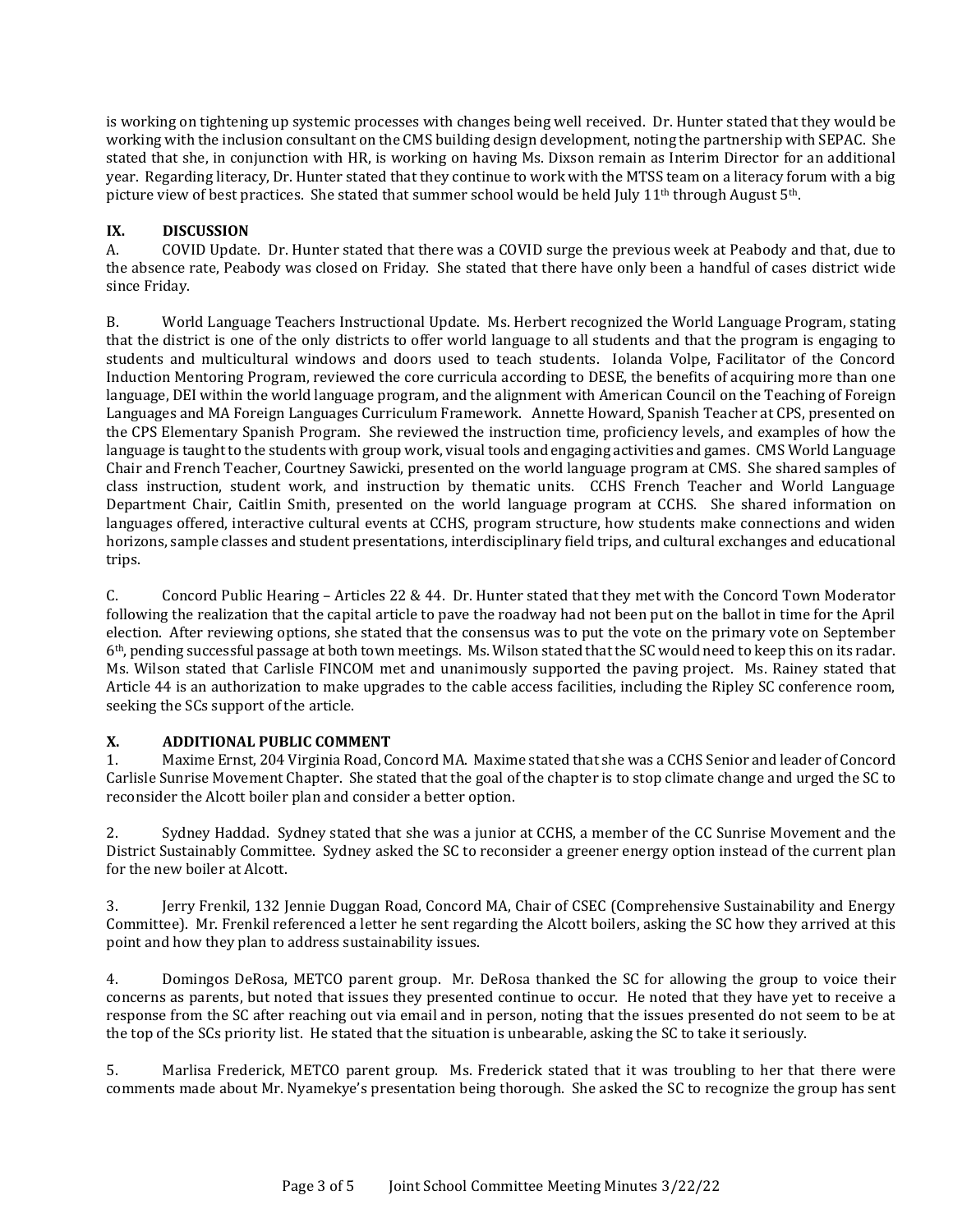two letters and would like a response and to partner with the SC, requesting information on how the METCO budget is allocated.

### **XI. ACTION ITEMS**

A. Vote to Take Action Article 44 Concord Town Warrant. A motion was made by Mr. Booth, for CSC, seconded by Ms. Anderson, for CSC, to move affirmative action on Article 44 on the Concord Town Warrant. The motion was unanimously approved.

B. Vote to Approve CCHS Trip to Junior State of America Convention Washington, DC. CCHS student, Eli Holmes, shared background on the JSA, noting that the 6 seniors in JSA are hoping to attend the spring convention this year. A motion was made by Mr. Booth, for CCSC, seconded by Ms. Anderson, for CCSC, to approve the CCHS overnight trip from April 8, 2022 to April 10, 2022 to the Junior State of America Convention in Washington DC, as outlined, with the condition that a signed district liability waiver (MIIA) is received from all participants. The motion was unanimously approved.

C. Vote to Approve CCHS Exchange Student from Germany. A motion was made by Ms. Anderson, for CCSC, seconded by Ms. Marano, for CCSC, to approve one AFS International exchange student from Germany at CCHS for the 2022-2023 school year. The motion was unanimously approved.

#### **XII. CCSC ADJOURNMENT**

A motion to adjourn the CCSC meeting was made by Mr. Booth, seconded by Ms. Anderson. The motion was unanimously approved and the CCSC meeting adjourned at 8:34 PM.

### **XIII. DISCUSSION**

A. Concord Middle School Project Update. Mr. Booth stated that the CMSBC would be meeting on Thursday to review recommendations from the Design Subcommittee. Dr. Hunter stated how positive the past week has been meeting with the Design Team and educators at CMS. Mr. Booth stated that there is a link from the district homepage to the project.

B. CPS Budget Update. Ms. Rainey stated that the Concord FINCOM voted Affirmative Action on Articles 19, 20, and 22 and no action on 18 (the CPS budget) at its hearing last Thursday. Mr. Booth stated that he does not expect the SC to meet this guideline since there has been difficulty to date, but that FINCOM would be grateful if the SC would continue to make a good faith effort. Ms. Marano stated that the SC voted to fully support the budget and Ms. Rainey stated that it should be a dialogue. Mr. Booth stated that the budget should be examined again for any efficiencies and Ms. Anderson stated that the voted budget already includes a level of risk, noting that there are many significant challenges at this time with student achievement and wellbeing due to COVID. Ms. Rankin stated that Administration has already weaned the budget down, noting that further cuts would impact students. Ms. Rainey noted the CTA contract that is escalating next year, stating that they will need a way to reduce costs next year. Ms. Marano stated that any further cuts would affect students, noting that students' mental health and learning loss needs to be prioritized. Ms. Anderson noted her concern with quantifying costs being avoided in the continuum of services at CMS, noting that there are financial and ethical implications. Mr. Booth asked Dr. Hunter to further understand the risk factors already embedded within the approved budget. Dr. Hunter shared the current embedded risks: Kindergarten teacher and assistant at Alcott and Willard based on enrollment, nurse request, \$120,000 in retirements that the district does not have, multiple tutors across different settings, engineering and applied tech out of CMS, supplies and materials, \$75,000 out of circuit breaker and zero based tuitions. She stressed that the budgets have been looked at several times and the next place to look would be further into contingency, circuit breaker or student facing/professional development. Dr. Hunter noted that the CCHS budget came in under guideline, questioning why town cannot be reallocated this money.

# **XIV. ACTION ITEMS**

A. Vote to Take Action Article 20 Concord Town Warrant. A motion was made by Mr. Booth, seconded by Ms. Anderson, to move Affirmative Action for Article 20 of the Concord Town Warrant. Mr. Booth and Ms. Rainey noted that the town is working very hard to ensure support for the CMS building project. The motion was unanimously approved.

#### **XV. ADJOURNMENT**